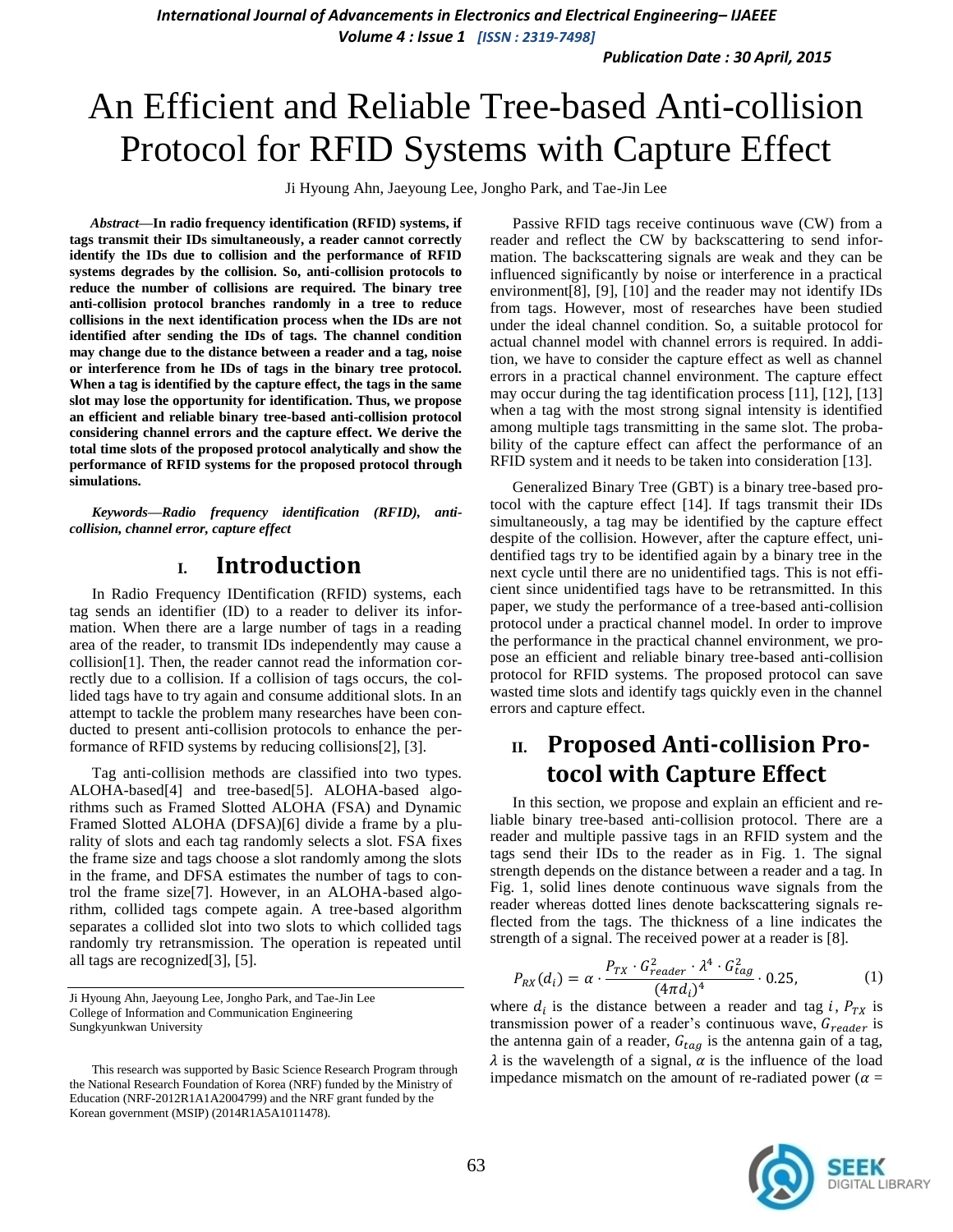1), 0.25 is the portion of the tag signal from the total reflected power.

In a binary tree protocol tags start from the transmission count 0. The unidentified tags transmit their IDs with information when their transmission count becomes zero. If a tag receives the valid ACK within a specified period of time, the tag is aware of its own identification by the reader and stays until receiving the query command again. Other tags hearing the ACK of another tag are conscious of successful identification of the tag and they reduce their transmission counts by 1. If a tag does not receive the valid ACK within a specified period of time, it realizes that its ID is not identified and selects the transmission count zero or one randomly. The other tags not involved in the collision increases the transmission counter by 1.

The reader decides the state of a slot when tags send their IDs to the reader. The states of a slot are as follows.

success : only one tag successfully sends its ID to the reader without error.

failure : more than one tag send their IDs to the reader simultaneously without capture effect.

channel error : only one tag sends its ID to the reader but it"s not identified due to channel error.

capture effect: more than one tag send their IDs to the reader simultaneously but a tag is identified by the capture effect.

idle : tags do not send their IDs.



Figure 1. Backscattering in an RFID system.



Figure 2. The states of tags.



Figure 3. Operation example of the proposed protocol.

If a channel error occurs, the tag retransmits its ID to the reader at the next slot. The slot is either *success*, *idle* or *error*. If the capture effect occurs, a tag is successful and the other colliding tags are retransmitted at the next slot. The slot is either success, failure or error.

We explain how a reader identifies tag IDs from the tags in an environment with channel errors and the capture effect. First, we present an identification procedure when a channel error occurs at a slot. When a reader cannot correctly identify an ID from a tag due to channel error, the reader informs all tags that the ID is not identified at the preceding slot. Then, all tags increase their transmission counts by one except for the unidentified tag. And the tag retransmits its ID immediately at the next slot. Thus, the tag can be identified even in the channel error condition. Next, we present an identification procedure when the capture effect occurs at a slot. When multiple tags send their IDs to the reader in the same slot, the reader recognizes that the capture effect occurs in the slot by detecting the signal energy level from the tags [15]. When the reader transmits the ACK message of a specific tag, all tags receive the information and are aware of the capture effect. They increase the transmission count by one except for the tags that have attempted transmission at the former slot. So, the colliding tags immediately retransmit at next slot. So, the colliding tags have an opportunity to be tag identified quickly than the other tags. If the capture effect does not occur in the multiple tags" transmission, the slot becomes a collision slot. The colliding tags retransmit their IDs at one of the next two slots.

We explain an example of the identification process. There are five tags and a reader. All tags send their IDs at slot 0, and collision occurs at the slot. The tags know that their IDs are not identified at the slot. The failed tags select the transmission count '0' or '1' randomly. Three tags (i.e., TAG 1, TAG2, and Tag 3) select 0 and two tags (i.e., TAG 4 and Tag5) select 1. Three tags with transmission count 0 send their IDs at slot 1. However, they suffer from collision and select the transmission count again. Two tags (i.e., TAG 1 and TAG 2) with transmission count 0 retransmit their IDs at slot 2. Despite of the concurrent transmission, TAG 1 is identified by the capture effect whereas TAG 2 is not identified. The reader successfully identifies the ID from TAG 1 and sends an ACK on the identification of TAG 1. Then, TAG 2 recognizes that its ID is not identified by the capture effect and retransmits its ID at slot 3. The transmission count of the tags is reduced by 1 by the ACK for TAG 2. Next, TAG3 with the transmission count 0 sends its ID at slot 4 and it is identified. TAG 4 and TAG 5 collide at slot 5 by trying to be identified simultane-

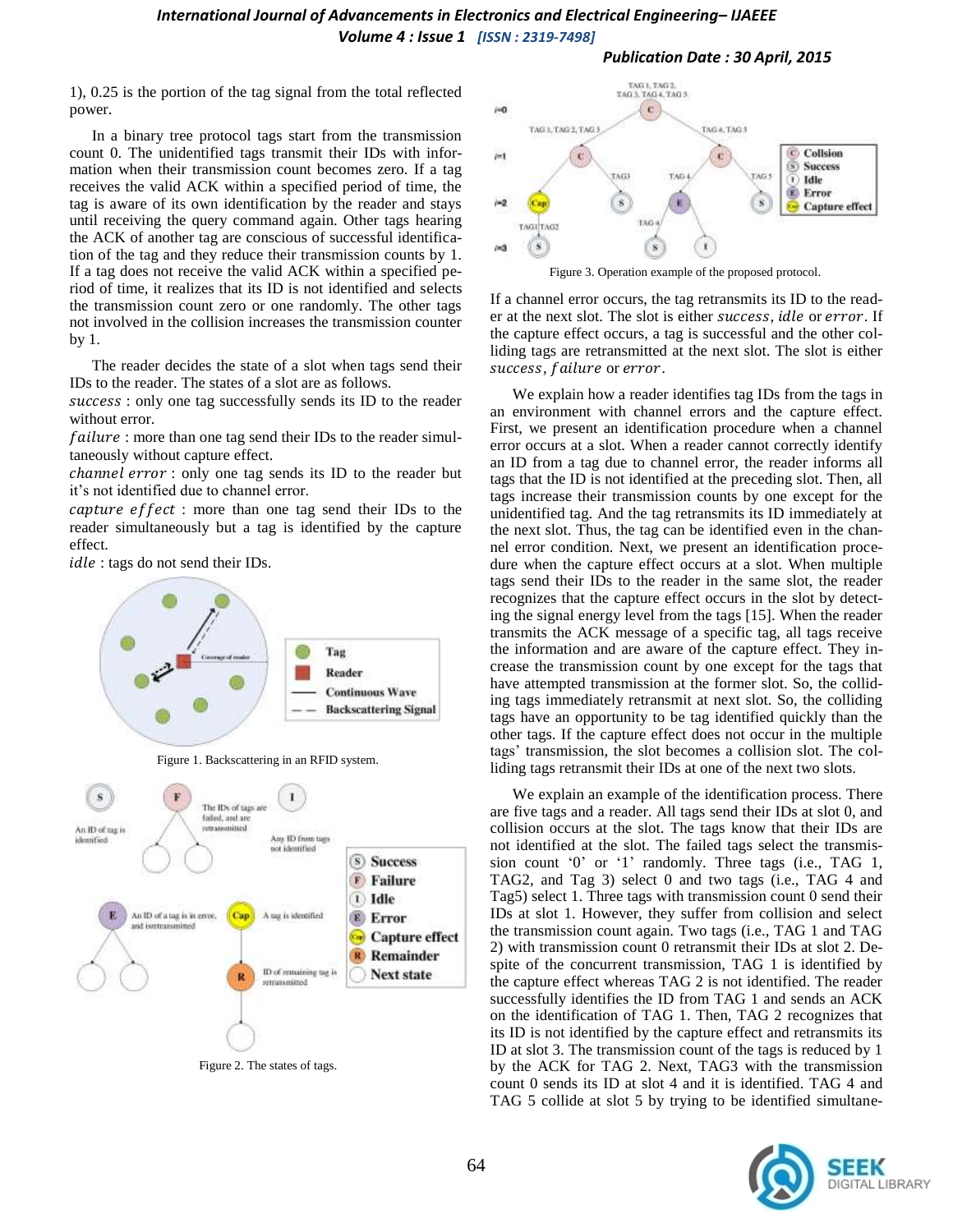#### *Publication Date : 30 April, 2015*

ously. The failed tags now select the transmission count randomly. TAG 4 with the transmission count 0 sends its ID at slot 6. However, the ID of TAG 4 is not identified correctly due to channel error. Then, tags recognize it as a collision. All tags increase their transmission counts by 1 except the tag with error. TAG 4 then retransmits its ID at slot 7. Thereader reserves two slots since channel error is considered as collision. So, slot 8 remains idle. Next, slot 9 is selected by only one tag TAG 5 and the tree stops.

# **III. Performance Evaluation**

In this section, we analyze the number of time slots for identification under channel errors and the capture effect. First, we obtain the number of time slots used by the binary tree protocol under the ideal channel condition [16]. A binary tree is divided into two branches when the reader fails identification by a collision which occurs by sending the IDs from tags simultaneously. We calculate the number of total time slots from the time slots failed by a collision. We can find the number of time slots failed by collision by adding the number of time slots failed by collision at depth  $i$  of a tree when  $n$  tags try to be identified.

The number of total time slots under the ideal channel condition when  $n$  tags transmit their IDs is

$$
T_{ideal}(n) = 2 \cdot F_{ideal}(n) + 1,\tag{2}
$$

where  $F_{ideal}(n)$  is the sum of the number of failed time slots at depth  $i$  when  $n$  tags try to send their IDs. The number of failed time slots at depth  $i$  can be obtained from the number of idle time slots and the number of successful time slots. The state of a slot can be classified into three types, i.e., successful slot, failed slot and idle slot.

The number of idle time slots at depth  $i$  under the ideal channel condition is

$$
I_{ideal}(n, i) = 2^{i} {n \choose 0} \left(\frac{1}{2^{i}}\right)^{0} \left(1 - \frac{1}{2^{i}}\right)^{n}
$$
  
=  $2^{i} \left(1 - \frac{1}{2^{i}}\right)^{n}$ . (3)

The number of successful slots at depth  $i$  under the ideal channel condition is

$$
S_{ideal}(n, i) = 2^{i} {n \choose 1} \left(\frac{1}{2^{i}}\right)^{1} \left(1 - \frac{1}{2^{i}}\right)^{n-1}
$$
  
=  $2^{i}n \left(\frac{1}{2^{i}}\right)^{1} \left(1 - \frac{1}{2^{i}}\right)^{n-1}$ . (4)

The number of failed slots at depth  $i$  under the ideal channel is

$$
F_{ideal}(n, i) = 2^{i} - I_{ideal}(n, i) - S_{ideal}(n, i).
$$
 (5)  
The number of failed slots in a tree under the ideal channel is

$$
F_{ideal}(n) = \sum_{i=0}^{\infty} F_{ideal}(n, i).
$$
 (6)

Thus, we can calculate the total number of time slots under the ideal channel condition.

Next, we derive the number of total time slots in the channel error condition with the capture effect. The number of time slots used for identification in the channel model with channel errors and the capture effect is

$$
T_{capture}(n) = 2 \cdot F_{capture}(n) + 1. \tag{7}
$$

The number of time slots failed by channel errors and the capture effect is the sum of the number of time slots at depth  $i$ when  $n$  tags compete.

$$
F_{capture}(n) = \sum_{i=0}^{\infty} F_{capture}(n, i).
$$
 (8)

In order to find the number of failed tags at depth  $i$  in the channel model considering the capture effect, the number of successful tags by the capture effect is needed. So, we use the number of failed tags at depth  $i$  by the capture effect probability. We note that occurrence of the capture effect is affected by both noise and interference from neighbor tags. We find the probability of the capture effect from the Packet Error Rate (PER) considering both noise and interference. The signal to interference plus noise ratio (SINR) of tag  $j$  in the channel model with the capture effect is

$$
SINR(d_j, X_{coll}(k))
$$
  
= 
$$
\frac{P_{RX}(d_j)}{P_{noise} + \sum_{l \in X_{coll}(k), l \neq j} P_{RX}(d_l)}
$$
 (9)

where  $X_{coll}(k)$  is the set of k tags collided by sending their IDs simultaneously. So,  $\sum_{l \in X_{coll}(k), l \neq j} P_{RX}(d_l)$  is the sum of received power of  $k$  collided tags.

Then the Bit Error Rate (BER) of tag  *is* 

$$
BER(d_j, X_{coll}(k))
$$
  
= 2Q\left(\sqrt{2^{\sigma} \cdot SINR(d\_j, X\_{coll}(k))}\right) \left(1 - Q\left(\sqrt{2^{\sigma} \cdot SINR(d\_j, X\_{coll}(k))}\right)\right), (10)

where  $Q(\cdot)$  is a Q function and  $\sigma$  is the line code index ( $\sigma$ =0 for FM0,  $\sigma$ =1,2,3 for Miller M=2,4,8). The PER is

$$
PER(d_j, X_{coll}(k))
$$
  
= 1 - (1 - BER(d\_j, X\_{coll}(k)))<sup>M</sup>, (11)  
be packet size in bits

where  $M$  is the packet size in bits.

In order to consider the capture effect in the channel model with the capture effect, we obtain the probability of the capture effect. The probability of the capture effect of tag  *when*  $k$  tags collide is

$$
P_{cap}(d_j, X_{coll}(k)) = (1 - PER(d_j, X_{coll}(k)))
$$

$$
\cdot \prod_{m \in X_{coll}(k), m \neq j} PER(d_m, X_{coll}(k)).
$$
 (12)

We find the average capture effect probability considering the collision cases within  $R$ . Assuming the uniform distribution of tags, the average probability of the capture effect at depth  $i$  is  $P_{n+1}(n)$ 

$$
= \sum_{k=2}^{n} {n \choose k} \left(\frac{1}{2^{i}}\right)^{k} \left(1 - \frac{1}{2^{i}}\right)^{n-k}
$$
  

$$
\int_{0}^{R} \cdots \int_{0}^{R} \frac{2\pi d_{1}}{\pi R^{2}} \cdots \frac{2\pi d_{k}}{\pi R^{2}} \cdot P_{cap}(d_{k} \cdot X_{coll}(k)) dd_{1} \cdots dd_{k}.
$$
 (13)

Then, the number of successful tags at depth  $i$  by the capture effect is

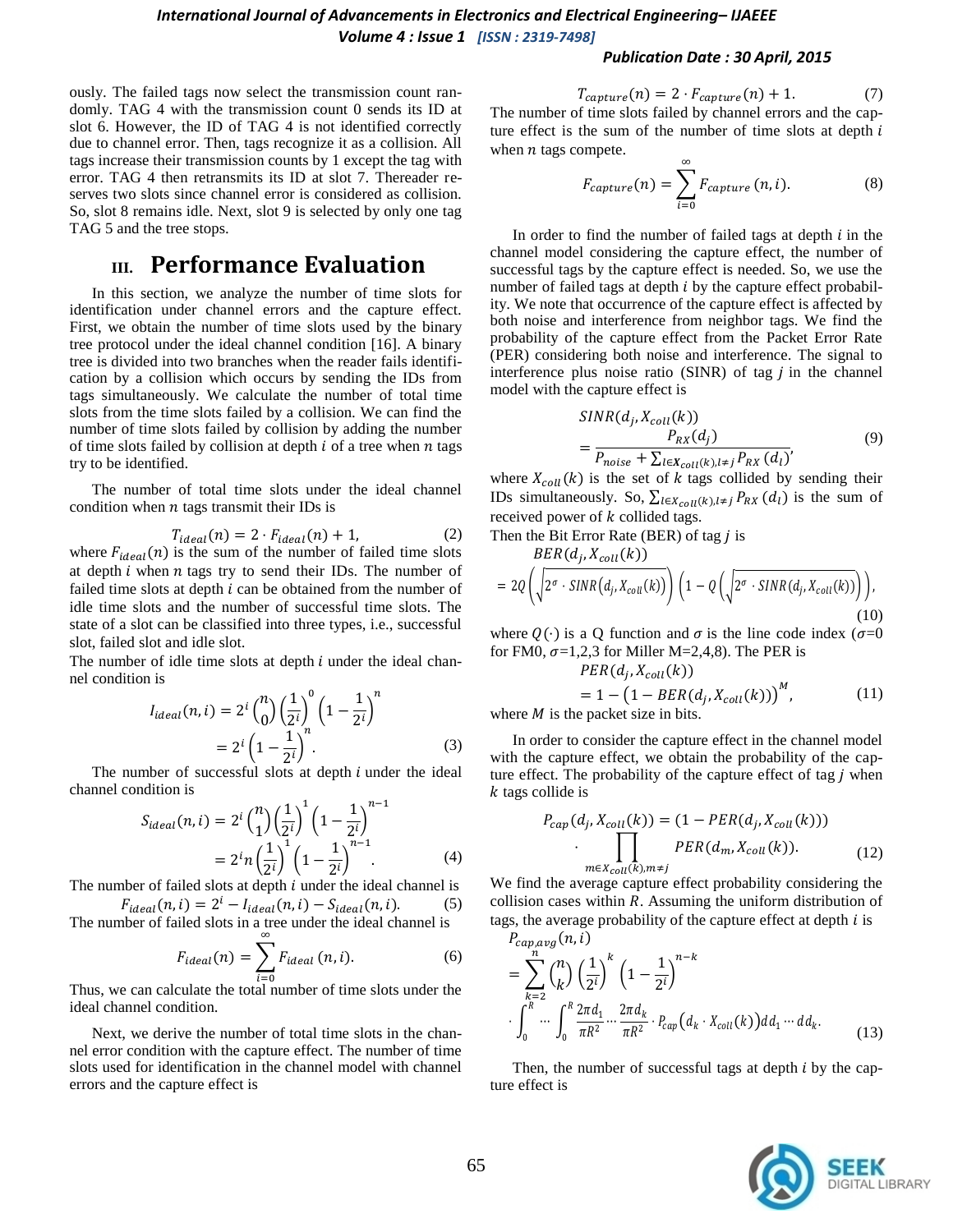#### *Publication Date : 30 April, 2015*

$$
S_{cap}(n,i) = 2i \cdot P_{cap,avg}(n,i).
$$
 (14)

The number of successful slots without channel errors at depth  $i$  when  $n$  tags try to send their IDs is

$$
S_{capture}(n, i) = (1 - P_{fail}) \cdot (S_{ideal}(n, i) - S_{capture \ cm}(n, i - 1)).
$$
 (15)

The number of cumulative successful slots at depth  $i$  when there are  $n$  tags is

$$
S_{capture\_cm}(n, i)
$$
\n
$$
= \begin{cases}\n0, & i = 0, \\
S_{capture\_cm}(n, i - 1) + S_{capture}(n, i) + S_{cap}(n, i), & i > 0.\n\end{cases}
$$
\n(16)

The number of cumulative successful slots at depth 0 is zero. At depth  $i$ , the number of cumulative successful slots is obtained from the sum of the number of cumulative success slots in the former depth, the number of success slots at the current depth and the number of success slots by the capture effect. Then,

$$
F_{capture}(n, i) = F_{ideal}(n, i) + P_{fail} \cdot \frac{S_{capture}(n, i)}{(1 - P_{fail})} - S_{cap}(n, i)
$$
\n(17)

Thus, we can calculate the total number of time slots in the environment with channel errors and the capture effect.

We conduct performance evaluation of the proposed protocol and other protocols. The purpose of the proposed anticollision protocol is to consider channel errors and the capture effect and to reduce the number of total time slots by identifying colliding tags immediately after the capture effect instead of future retransmission. The parameters of simulations are presented in Table 1.

Fig. 4 shows the performance of the proposed protocol, i.e., the number of time slots in the ideal channel condition and in the channel model with channel errors and the capture effect. The simulation results are matched with the analysis. The number of time slots used in the channel model with channel errors and the capture effect is more than that in ideal channel. When the number of tags is 1000, the RFID system in the channel model with channel errors and the capture effect consumes 53% more time slots than those in the ideal channel condition to identify tags. Since channel errors hinder tags to be identified appropriately, it may require more time slots due to retransmissions.

Fig. 5 shows performance comparison on the total number of time slots between the proposed protocol and other protocols, i.e., FSA, DFSA, and GBT under the channel model with channel errors and the capture effect. FSA identifies tags with

| <b>Parameter</b>                          | <b>Value</b>           |
|-------------------------------------------|------------------------|
| Reader's reading range $(R)$              | $10 \sim 15 \text{ m}$ |
| Number of tags $(n)$                      | $100 \sim 1000$        |
| Bandwidth                                 | 500 KHz                |
| Frequency                                 | 900 MHz                |
| Tag ID size $(M)$                         | 96 bits                |
| Thermal noise power spectral density      | $-174$ dBm/Hz          |
| Antenna characteristic $(\alpha)$         |                        |
| Line code index $(\sigma)$                | $0$ (FM $\,0)$         |
| Transmission power of a reader $(P_{TX})$ | $15$ dBm               |
| Antenna gain of a reader $(G_{reader})$   | $0$ dBm                |
| Antenna gain of a tag $(G_{taq})$         | $-6$ dBm               |

TABLE I. SIMULATION PARAMETERS



Figure 4. Comparison of the simulation with the analysis under channel errors and the capture effect (reader's reading range is 15m).



Figure 5. Performance of the total number of time slots with varying number of tags (reader's reading range is 15m).

the fixed frame size (i.e., 128 or 256). So, the performance of FSA is directly influenced by the frame size and the number of tags. DFSA repeatedly estimates the size of the next frame to identify tags without considering the capture effect. In addition, tags may not be identified by channel errors. DFSA regards the tags in channel errors and the collision as failed tags. GBT can identify tags in the capture effect condition. However, GBT repeats rounds to identify remaining tags after the capture effect until there are no remaining tags. The proposed protocol directly identifies the remaining collided tags right after the capture effect without retransmitting in the next round. As shown in Fig. 5, GBT consumes more time slots than the proposed protocol. GBT retransmits the collided tags and compete with new tags by the same probability. So, it tends to use more slots than the proposed protocol.

Fig. 6 shows the number of time slots used by the proposed protocol with varying distance from 11m to 15m in the channel model with channel errors and the capture effect. In this figure, the markers represent analysis, and the lines represent

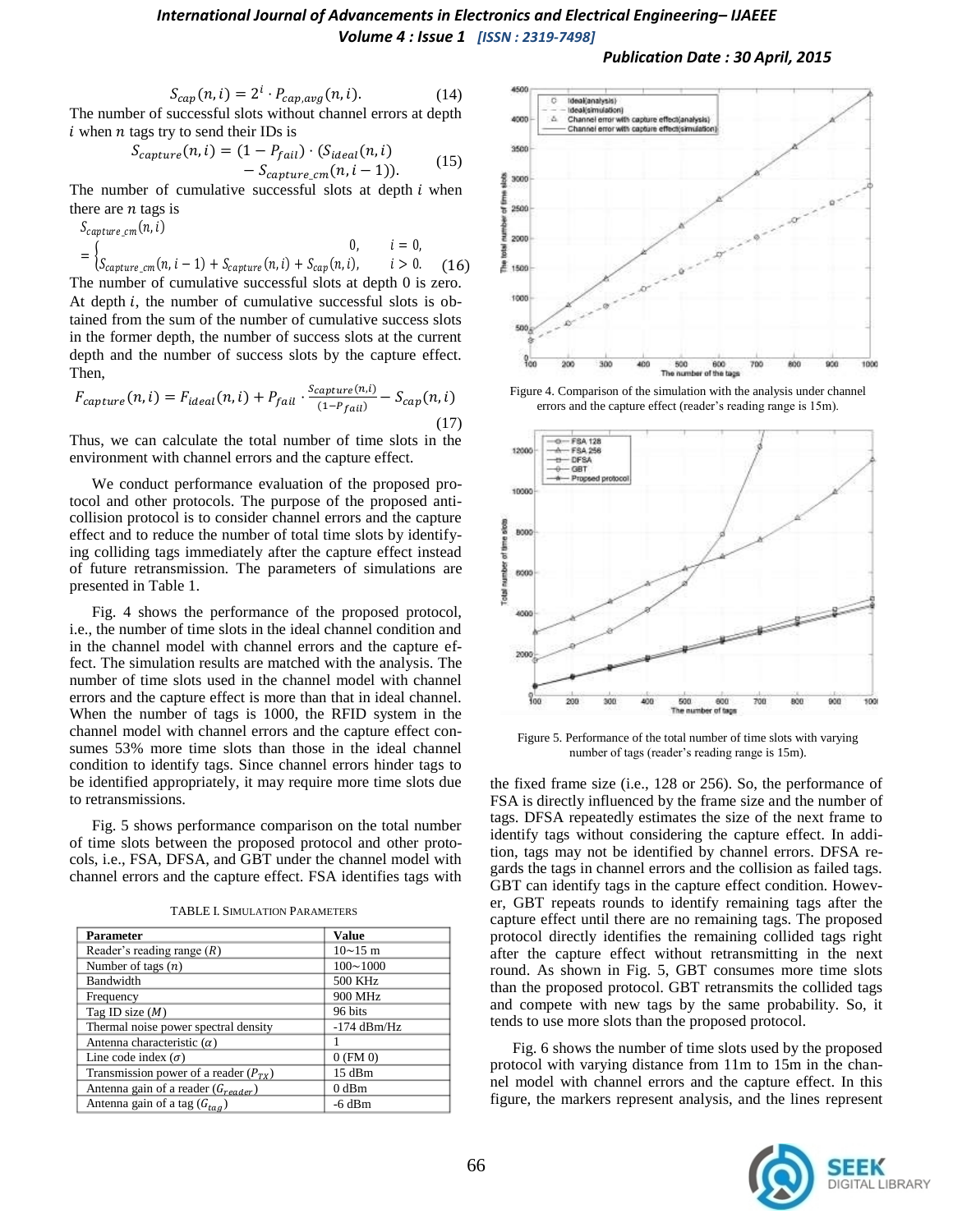

Figure 6. Performance of the number of time slots with varying distance from 11m to 15m when the number of tags is 1000.

simulation. Simulation and analysis are shown to be closely matched. The number of total slots by increasing distance rises rapidly starting from 13m since SINR is influenced by the distance in the channel model with the capture effect. When reader's transmission power is 15dBm (=0.032W) for 1000 tags, the proposed protocol with distance of 15m consumes about 53% more time slots than those with the distance of 11m. Also, the number of total slots varies by the transmission power since the received power at each tag drops by decreasing the transmission power.

# **IV. Conclusion**

We have proposed an efficient tree-based anti-collision protocol for RFID systems to identify tags despite of channel errors and the capture effect. Our proposed protocol completes the identification process in one round without retransmission in subsequent rounds. The proposed anti-collision protocol can identify the collided tags right after the capture effect and it can improve the efficiency by identifying all of the remaining tags quickly. Thus the tags are identified in one round regardless of the capture effect. We model SINR to determine the interference caused by neighboring tags under the capture effect. Then, we derive the channel error probability and the capture effect probability. Performance evaluation shows that proposed anti-collision protocol consumes less slots than other protocols in the practical channel model with the capture effect.

### *References*

- [1] EPC Radio-Frequency Identity Protocols Class-1 Generation-2 UHF RFID Protocol for Communications at 860 MHz-960 MHz 1.0.9, Oct. 2008.
- [2] G. Bagnato, G. Maselli, C. Petrioli, and C. Vicari, "Performance Analysis of Anti-collision Protocols for RFID Systems," in *Proc. IEEE VTC spring 2009.*, pp. 1-5, Apr. 2009.
- [3] H. Saadi, R. Touhami, and M. C. E. Yagoub, "Performance Analysis of Basic Tree Protocols and ALOHA-based Anti-collision Algorithms Used in RFID Systems," in *Proc. of IEEE Int'l Symp. Signal Processing and Information Technology*, pp. 29-34, Jul. 2011.
- [4] H. Vogt, "Efficient Object Identification with Passive RFID Tags," in *Proc. of Intl Conf. Pervasive Computing*, pp. 98-113, Apr. 2002.

#### *Publication Date : 30 April, 2015*

- [5] J. Myung, W. Lee, and J. Srivastava, "Adaptive Binary Splitting for Efficient RFID Tag Anti-collision," *IEEE Comm. Letters*, vol. 10, no. 3, pp. 144-146, Mar. 2006.
- [6] F. Schoute, "Dynamic Frame Length ALOHA," *IEEE Trans. Comm.*, vol. 31, no. 4, pp. 565-568, Apr. 1983.
- [7] J.-R. Cha and J.-H. Kim, "Novel Anti-collision Algorithms for Fast Object Identification in RFID System," in *Proc. IEEE Int'l Conf. Parallel and Distributed Systems*, vol. 2, pp. 63-67, Jul. 2005.
- [8] A. Safarian, A. Shameli, A. Rofougaran, M. Rofougaran, and F. De Flaviis, "RF Identification(RFID) Reader Front Ends with Active Blocker Rejection," *IEEE Trans. Microwave Theory and Techniques*, vol. 57, no. 5, pp. 1320-1329, May 2009.
- [9] Z. Tang, Y. He, Z Hou, and B. Li, "The Effects of Antenna Properties on Read Distance in Passive Backscatter RFID Systems," in *Proc. Int'l Conf. NSWCTC*, pp. 120-123, Apr. 2009.
- [10] J. Park and T.-J. Lee, "Channel-aware Line Code Decision in RFID," *IEEE Comm. Letters*, vol. 15, no. 12, pp. 1402-1404, Dec. 2011.
- [11] Y. J. Shin and J. G. Kim, "A Capture-aware Access Control Method for Enhanced RFID Anti-collision Performance," *IEEE Comm. Letters*, vol. 13, no. 5, pp. 354-356, May 2009.
- [12] B. Li and J. Wang, "Efficient Anti-collision Algorithm Utilizing the Capture Effect for ISO 18000-6C RFID Protocol," *IEEE Comm. Letters*, Vol. 15, no. 3, pp. 352-354, Mar. 2011.
- [13] Q. J. Teoh and N. Karmakar, "A Performance Evaluation and Analysis of Capture Effect in RFID System," in *Proc. APMC 2008*, pp. 1-4, Dec. 2008.
- [14] Y.-C. Lai and L.-Y Hsiao, "General Binary Tree Protocol for Coping with the Capture Effect in RFID Tag Identification," *IEEE Comm. Letters*, vol. 14, no. 3, pp. 208-210, Mar. 2010.
- [15] Z. Hadzi-Velkov and B. Spasenovski, "Capture Effect with Diversity in IEEE 802.11b DCF," in *Proc. IEEE Int'l Symp. Computers and Communication*, pp. 699-704, vol. 2, Jun.-Jul. 2003.
- [16] A. J. E. M. Janssen and M. J. M. de Jong, "Analysis of Contention Tree Algorithms," *IEEE Trans. Inf. Theory*, vol. 46, no. 6 pp. 2163-2172, Sept. 2000.

About Author (s):



Ji Hyoung Ahn received the B.S. and M.S. degrees in electronic, electrical, and computer engineering from Sungkyunkwan University, Korea, in 2010 and 2012, respectively. He is currently working toward the Ph.D. degree in the College of Information and Communication Engineering at Sungkyunkwan University since March 2012. His research interests include routing protocols for ad hoc networks, wireless communication networks, wireless LAN, and wireless PAN.



Jaeyoung Lee received his B.S. from Dankook University, Korea in 2011, and the M.S. degree in electronic, electrical, and computer engineering from Sungkyunkwan University, Korea in 2013. He is now with Korea Strategic Trade Institute. His research interests include sensor and RFID networks.



Jongho Park received the BS, MS and Ph.D. degrees in electronic, electrical, and computer engineering from Sungkyunkwan University, Korea, in 2004 and 2006, 2012, respectively. He is now with LG Electronics, Korea. His research interests include Medium Access Control (MAC) of RFID, wireless communication networks, wireless LAN, wireless PAN, and ad hoc networks.